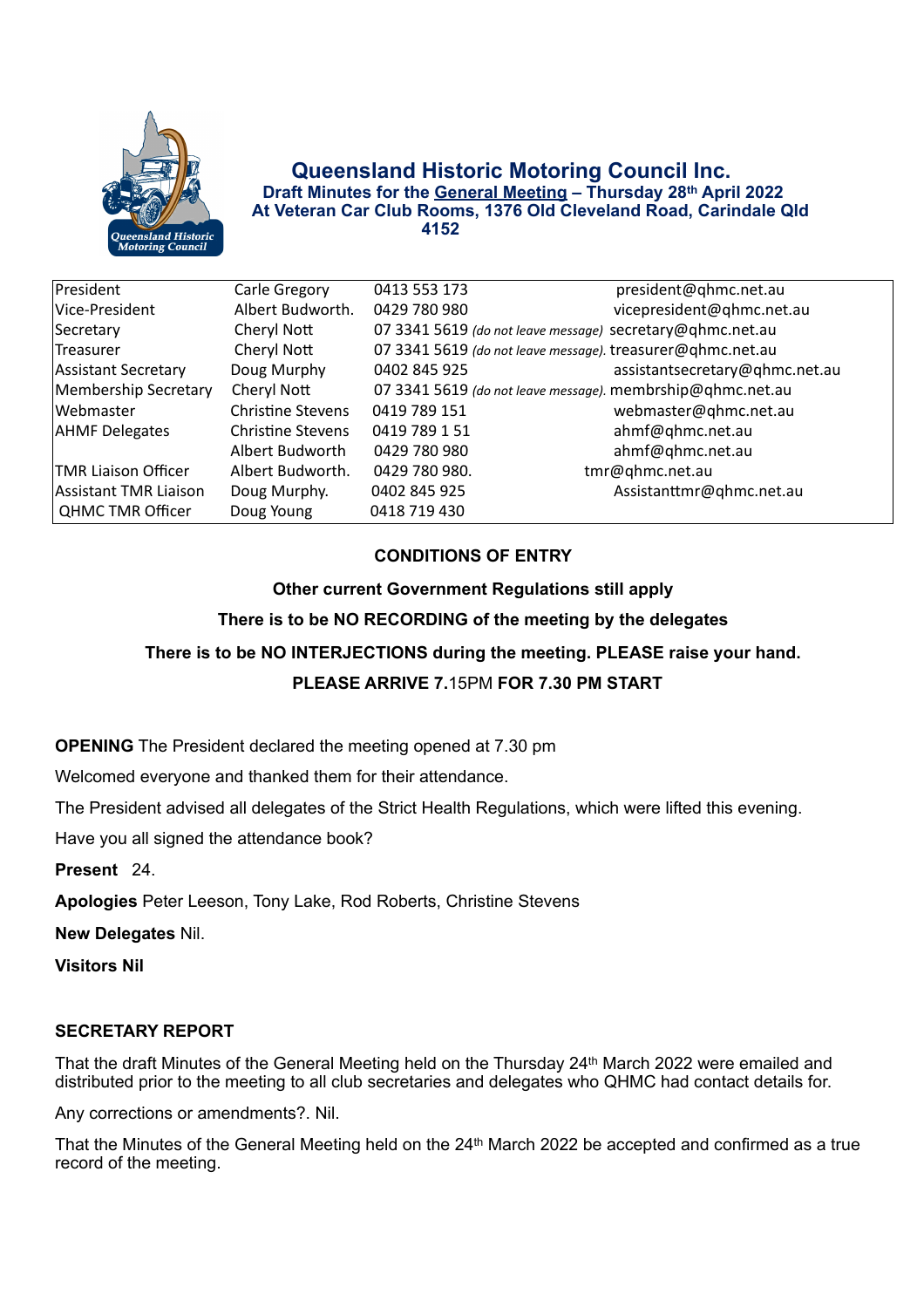**Moved by** Cheryl Nott **Seconded by Bailey Rowe. Carried** 

**Business arising from the Minutes** was discussed throughout the meeting.

## **CORRESPONDENCE Inwards and Outwards from** 24th March 2022 to 28th April 2022

**SEE ATTACHMENT** the Secretary advised of correspondence that had been received, some were explained.

That the inwards correspondence be received and the outward correspondence be endorsed.

**Moved by** Cheryl Nott **Seconded by** Albert Budworth **Carried Carried Business arising from the Correspondence** will be discussed throughout the meeting.

**TREASURER'S REPORT** was presented by the Treasurer, Cheryl Nott for the month of March 2022

The Treasurer stated the General Account opening balance and the closing balance and detailed the accounts for payment to be ratified and cheques passed and approved for payment and the current bank balance.

**Moved by** Cheryl Nott

**Seconded by David Baggs <b>Carried** 

**Business arising from the Treasurer's Report.** Was explained.

**Donations** to Mega Raffle for Prostate Cancer Foundation of Australia Total \$1248-00

### **MEMBERSHIP REPORT** Presented by Cheryl Nott

94 Affiliated clubs with a total of 13495 members with 18381 vehicles;

### **WEBMASTER REPORT** Christine Stevens was absent, The President presented the report.

All seems to be in order, have sent updates through to webmaster.

**AHMF REPORT**. Christine Stevens was absent, Albert Budworth presented the report.

Albert advised of the recent information received about AHMF AGM.

Please advise QHMC Inc. of any items of a National nature you would like to be discussed at the AHMF AGM.

Clubs, please enquire if any young members are restoring a vehicle. Offer to nominate them for the Robert Shannon Foundation Grant. QHMC Inc. will offer support to the applicant, which has to be lodged in April of each year. No applications received.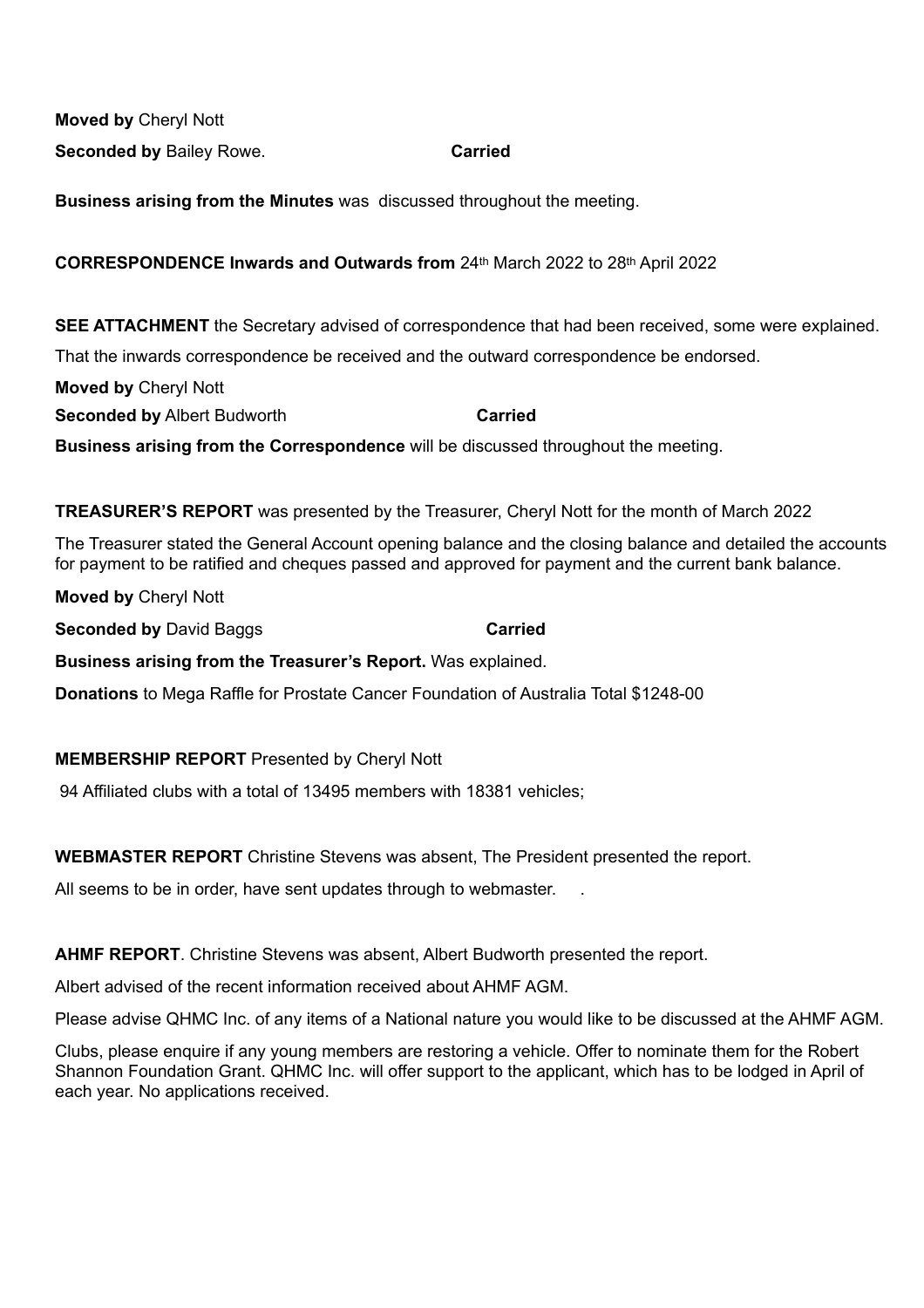## **TMR REPORT** Presented by Albert Budworth

Enquiry received from a member of the Model T Owners of Qld. about road test drive before roadworthy certificate. Albert has contacted TMR and waiting for clarification on the situation.

## **GENERAL BUSINESS**

## **When contacting QHMC please use the Club full name (not initials) to ensure we know which Club.**

**ALL** Correspondence distributed by delegates or visitors at QHMC meetings **MUST** be approved by the majority of the Management Committee.

**Secretary Wanted**, assistance will be given.

QHMC. Committee are available to visit Clubs to answer questions.

QHMC Delegates are available to assist with marshalling at major Club events.

If the Club has **NOT** received the minutes or the agenda by the **15th Day of the month,** please contact the QHMC President.

100th Year Badge design still in progress, receiving options on sample designs.

The plan for the 20<sup>th</sup> and 21<sup>st</sup> May 2023 National Motoring Heritage Day, Weekend was advised. Receive a reply from Redlands City Council detailing cost, invoice with payment date and advice to help with event funding. Waiting for a written reply from Redlands Museum.

A delegate raised a question about a club trip number for an event that is recorded in the club register, which is the same as an Impromptu event.

 The President advised of a phone call and an Email received from Engineers Australia, University of Canberra regarding heritage collectable machinery, vehicles, etc. that use fossil fuel so to keep that heritage alive.

A delegate advised about how popular Jimboomba Car Club is in the community and attracting young enthusiasts.

A delegate reported on the recent Newsletter No.16 that was full of good informative information.

A delegate asked about Registration for vehicles over 100 years old. Albert replied TMR are aware of the situation.

Guest Speaker at 28th July 2022 General Meeting at 7.30pm on Dementia. All welcome to attend including carers.

### **MEGA RAFFLE**

**NOTE \*\*\*\*\*\*\*Funds raised from the Mega Raffle will be Donated to Prostate Cancer Foundation of Australia** which will be drawn at the **23rd JUNE 2022 General Meeting.**

### **UPCOMING EVENTS**

**8th May2022** LAMA Swap Meet Laidley Showgrounds Contact 0407119 059. **CANCELLED**

**7th 8th May 2022** Dalby Invitational Event. Contact Keith on 0429 622 225